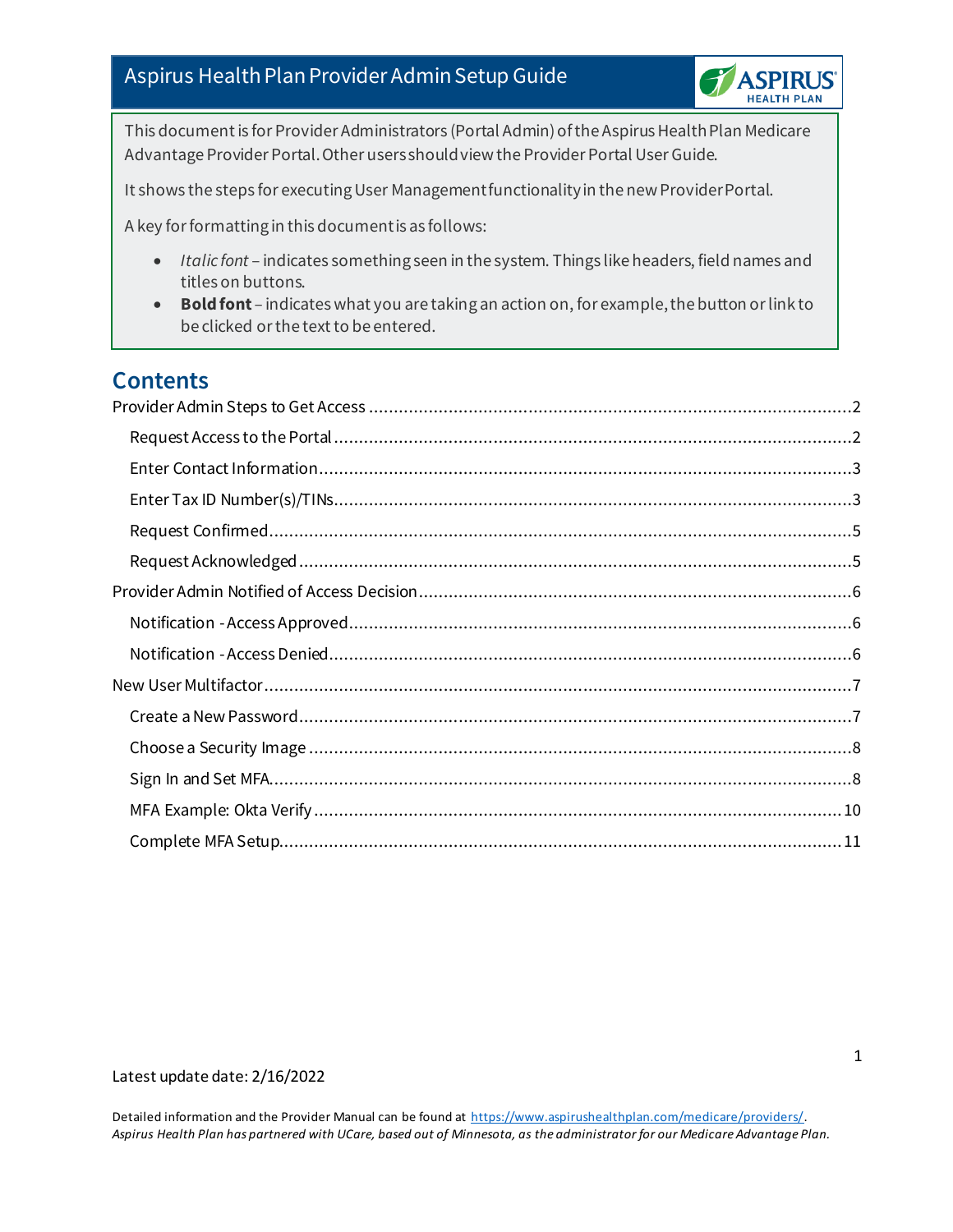

#### <span id="page-1-1"></span><span id="page-1-0"></span>ASPIRUS **COVID-19 INFORMATION** MEMBER LOGIN **Provider Admin Steps to Get Access** Medicare Plans Search Network Member Resources Provider Resources Agent Resources Contact Us **PROVIDER PORTAL LOGIN** Request Access to the Portal WELCOME TO THE ASPIRUS HEALTH PLAN MEDICARE ADVANTAGE PROVIDER PORTAL Providers begin at the Aspirus Health Sign in to your account to: Request Access for Your Organization: Plan Provider Portal Homepage. - Check member eligibility<br>- See a member's copays and benefits Each organization will need to identify a Provider Administrator<br>(Admin) for each organizational Tax ID Number (TIN). The Provide · Look up authorizations Admin will set up users and provision appropriate access to others at - Check claim status the organization. · View Remittance Advice • First, go to: **Before requesting access:** . Have your Tax ID number (TIN) available • Make sure you are the appropriate designated person to serve as<br>your organization's Provider Admin for this TIN. This role is<br>responsible for giving other users with this TIN. This role is<br>responsible for giving other us [https://www.aspirushealthplan.com/](https://www.aspirushealthplan.com/medicare/providers/login/) [medicare/providers/login/](https://www.aspirushealthplan.com/medicare/providers/login/)If you are not your organization's Provider Admin, please do not<br>request access through this link. Instead, contact your organization's Provider Admin to regu Request access Then, click the**Request access** button. Need Help? See the Quick Reference Guide **NOTE:**An organization can have Give us a call multiple TINs. However, only one **Provider Assi** To log in to the new portal for the first time, please look for the new T15-631-7412 or Toll-f -855-931-4851 activation email in your inbox. You will need to follow the activation email in your inbox. You will need to follow the activative process to securely access your new account. Admin is allowed per Tax ID. The same Provider Admin can be associated with multiple TINs. The Provider Admin manages the **Request access** users for each TIN. There can be multiple users per TIN. If Provider Admin access is requested and an Admin is already assigned to the TIN(s), the request will be denied.

#### Latest update date: 2/16/2022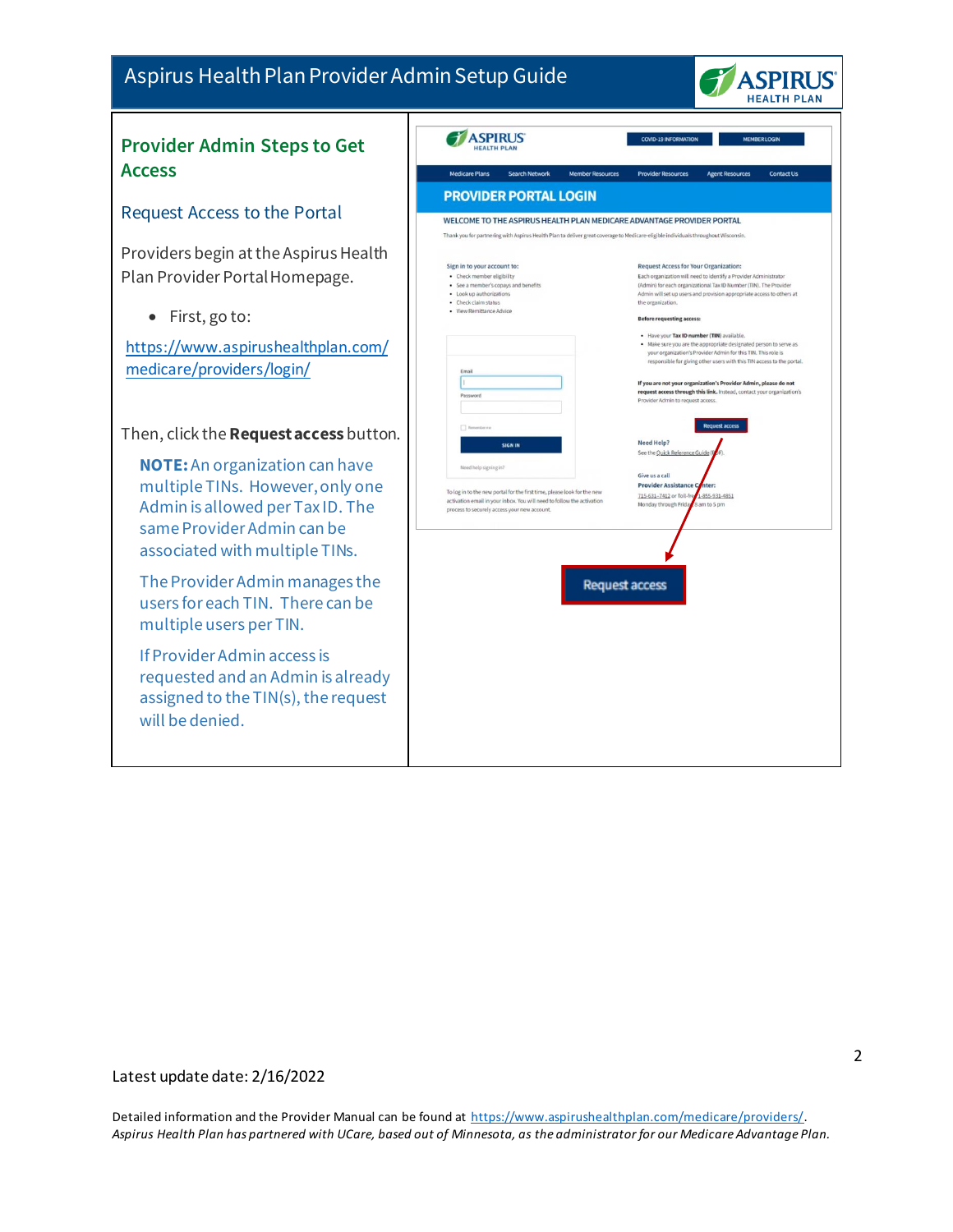

<span id="page-2-1"></span><span id="page-2-0"></span>

| <b>Enter Contact Information</b><br>Fill out all fields in the Request Access<br>form:                                                                                  | <b>Request Access</b><br>Please enter your information              |                       |                                                                                  |
|-------------------------------------------------------------------------------------------------------------------------------------------------------------------------|---------------------------------------------------------------------|-----------------------|----------------------------------------------------------------------------------|
| <b>First Name</b><br>$\bullet$<br><b>Last Name</b><br>$\bullet$<br><b>Phone Number</b><br>$\bullet$                                                                     | First Name <sup>*</sup><br>ProviderTest                             |                       | Last Name <sup>*</sup><br>AdminTest                                              |
| <b>Email</b><br>Organization<br>$\bullet$<br><b>Job Title</b>                                                                                                           | <b>Phone Number</b><br>222-222-2222                                 |                       | Email <sup>*</sup><br>aspirusproviderportal@gmail.cc                             |
| Then, click the <b>Next</b> button.                                                                                                                                     | <b>Organization</b>                                                 |                       | <b>Job Title</b>                                                                 |
|                                                                                                                                                                         | <b>TEST</b>                                                         |                       | <b>TitleTest</b>                                                                 |
|                                                                                                                                                                         | <b>Login with Existing Account</b>                                  |                       | <b>Next</b>                                                                      |
| Enter Tax ID Number(s)/TINs<br>Enter the Tax ID (TIN) for the request.                                                                                                  |                                                                     | <b>Request Access</b> | Please add all of the Tax Ids for your organization you would like to administer |
| Tax ID = type the TIN in the<br>$\bullet$<br>field<br>Click the <b>Add</b> button.<br>$\bullet$<br><b>NOTE:</b> Tax ID is required to be set<br>up as a Provider Admin. | <b>Tax ID</b><br>416013845<br>Add<br><b>Return to Previous Step</b> |                       | <b>Next</b>                                                                      |
|                                                                                                                                                                         |                                                                     |                       |                                                                                  |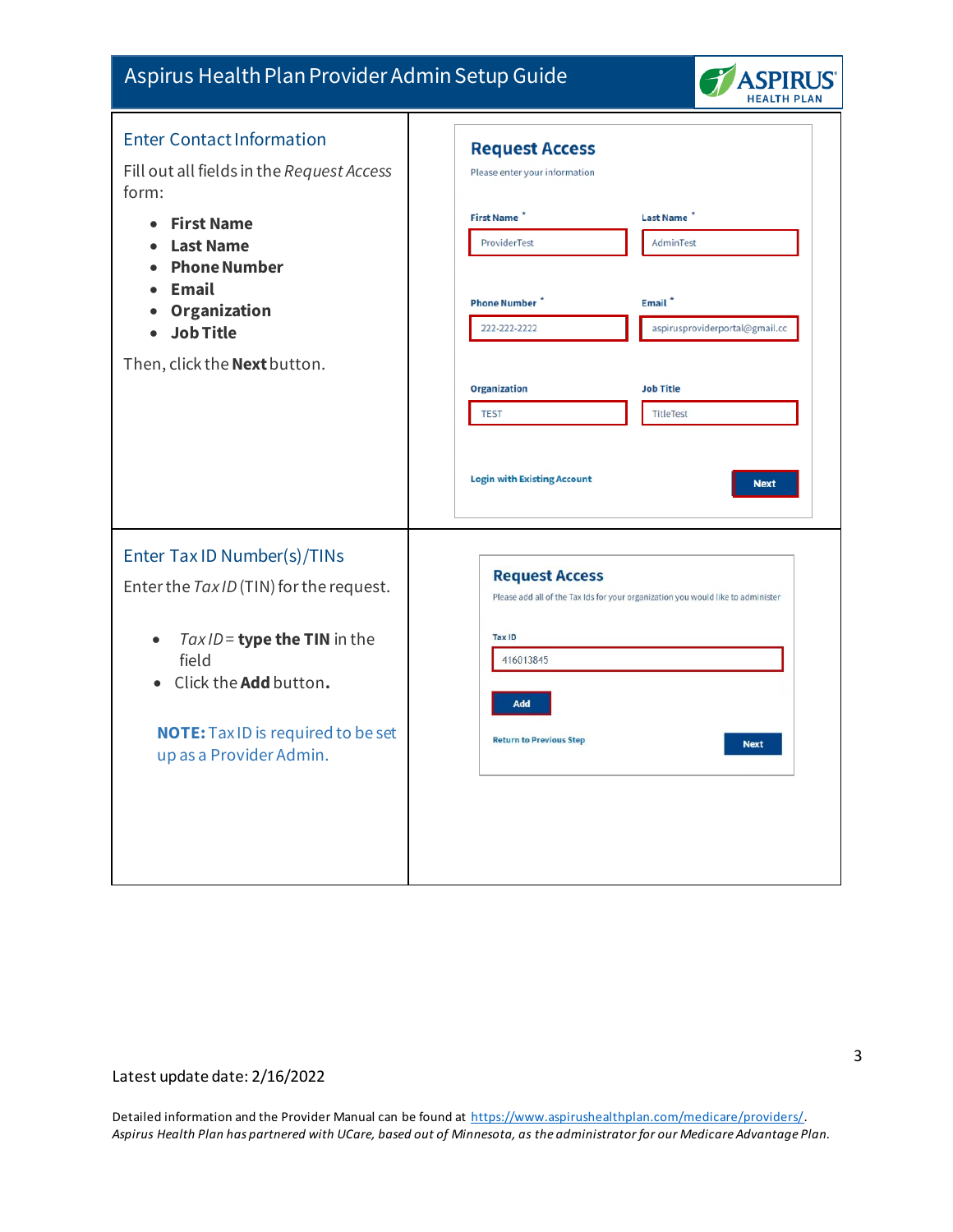

| If additional TINs are needed, type<br>each TIN in the Tax ID field, and click<br>the <b>Add</b> button. | <b>Request Access</b><br>Please add all of the Tax Ids for your organization you would like to administer                                                             |
|----------------------------------------------------------------------------------------------------------|-----------------------------------------------------------------------------------------------------------------------------------------------------------------------|
| Once all TINs are listed under Added<br>TaxID(s),<br>• Click the <b>Next</b> button.                     | <b>Tax ID</b><br>874574145<br><b>Add</b><br><b>Added Tax ID(s)</b><br>$\times$<br>$\times$<br>416013845<br>325654125<br><b>Return to Previous Step</b><br><b>Next</b> |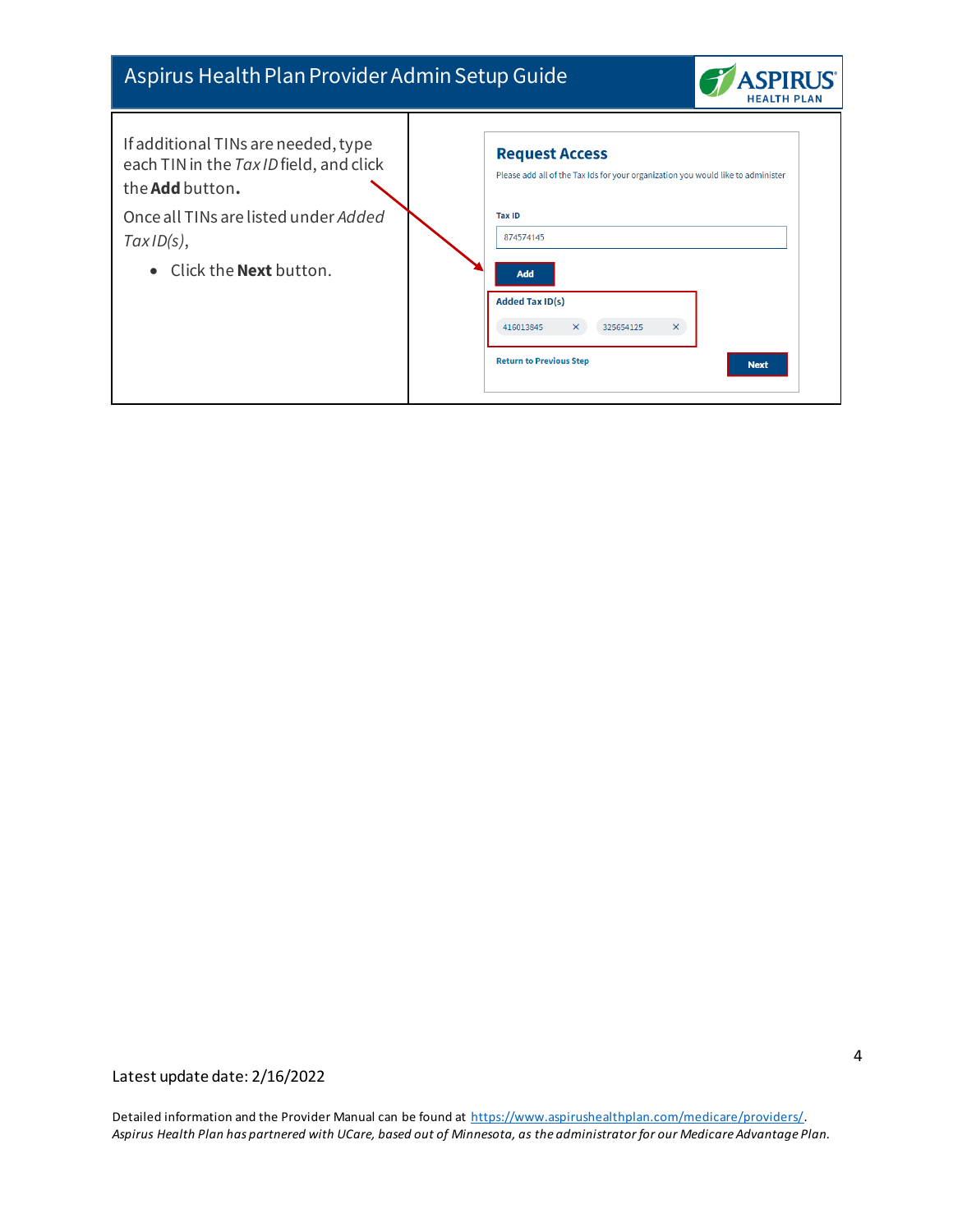

<span id="page-4-1"></span><span id="page-4-0"></span>

| <b>Request Confirmed</b><br>A message displays confirming the<br>request has been submitted.<br><b>NOTE:</b> The Provider Admin should<br>keep in mind it may take up to five<br>business days for the request to be<br>reviewed.<br>If more than one request is made for<br>the same TIN, the first Admin request<br>will be approved. | ASPIRUS<br>Request Submitted $\odot$<br>which submitted your resource A confirmation has be-<br>You have succes<br>the emoil addre<br>your request                                                                                                                                                                                                                                                                                                                                                                                                                                   |
|-----------------------------------------------------------------------------------------------------------------------------------------------------------------------------------------------------------------------------------------------------------------------------------------------------------------------------------------|--------------------------------------------------------------------------------------------------------------------------------------------------------------------------------------------------------------------------------------------------------------------------------------------------------------------------------------------------------------------------------------------------------------------------------------------------------------------------------------------------------------------------------------------------------------------------------------|
| <b>Request Acknowledged</b><br>An email is sent to the email address<br>entered.                                                                                                                                                                                                                                                        | Hi.<br>Thank you for requesting access to the Aspirus Health Plan Provider Portal.<br>Your confirmation number is 2G8RSAW39NAVDDB6Y4EHXVRGHF. We will review<br>your request and email you once a decision has been made. Please allow five day<br>business days for the decision.<br>If you have any questions, please contact the Aspirus Provider Assistance Center at<br>providerassistancecenterMA@aspirushealthplan.com.<br>Thank you,<br>Aspirus Health Plan Team<br>This is an electronically generated email message. Please do not reply.<br>$\leftarrow$ Reply<br>Forward |

### Latest update date: 2/16/2022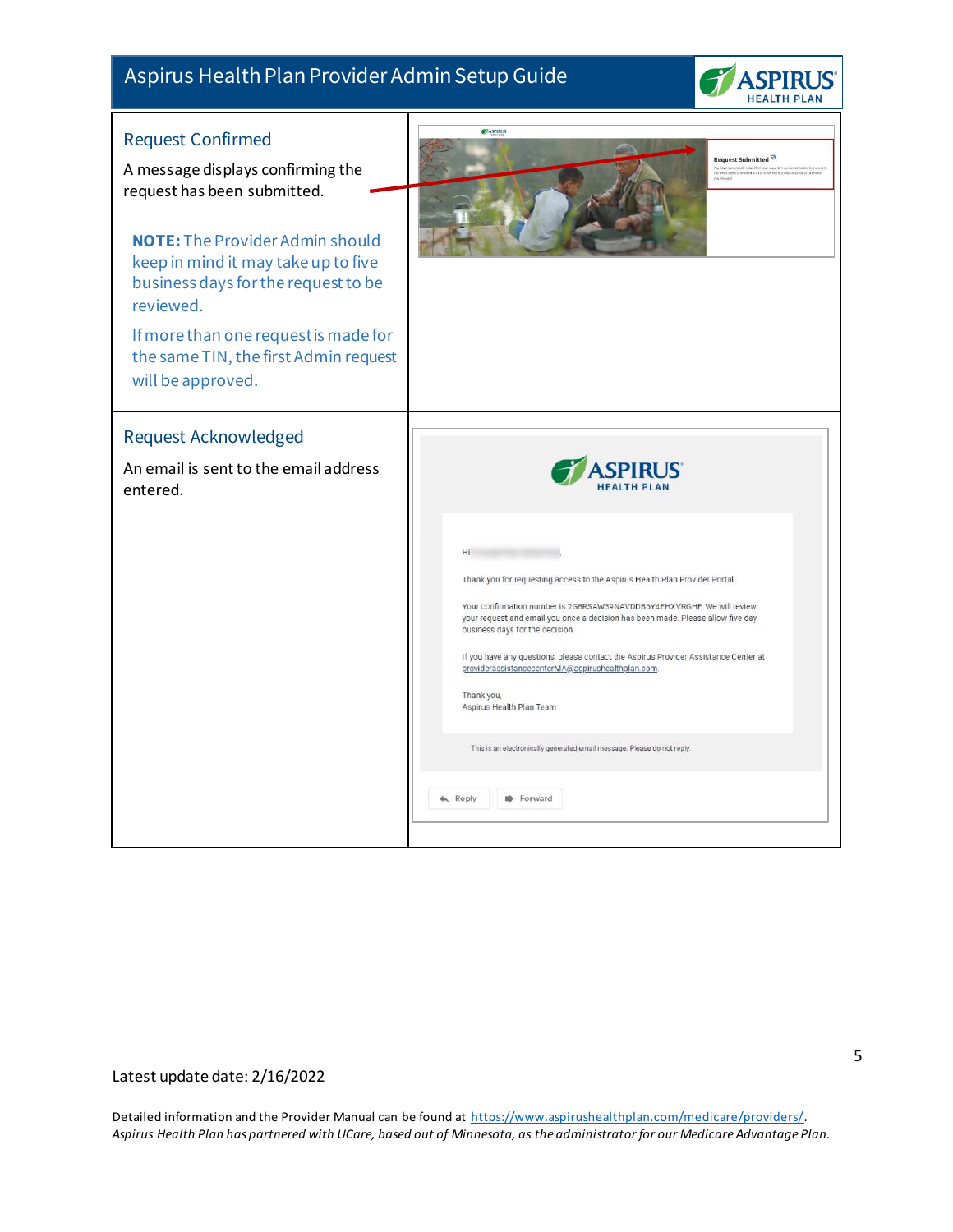

<span id="page-5-1"></span><span id="page-5-0"></span>

| <b>Provider Admin Notified of</b><br><b>Access Decision</b><br>Notification - Access Approved<br>After being provisioned as a new<br>Provider Admin, you will receive<br>an email indicating that Aspirus<br>Health Plan has approved your<br>account.<br>Instructions to begin the<br>activation process are contained<br>in the email.<br>• Click the <b>Activate Account</b> | Ηí<br>Welcome to your Aspirus Provider Account!<br>To verify your email address and activate your account, please click the following link:<br><b>Activate Account</b><br>This link expires in 7 days.<br>You will need to create your password and set up authentication to sign in to your<br>account.<br>If you have difficulties accessing your account, please call 715-631-7412 or 1-855-<br>931-4851 toll-free.<br>Thank you, |
|---------------------------------------------------------------------------------------------------------------------------------------------------------------------------------------------------------------------------------------------------------------------------------------------------------------------------------------------------------------------------------|--------------------------------------------------------------------------------------------------------------------------------------------------------------------------------------------------------------------------------------------------------------------------------------------------------------------------------------------------------------------------------------------------------------------------------------|
| button.<br>You will be able to verify your<br>email address, create your<br>password and set up multifactor<br>authentication.                                                                                                                                                                                                                                                  | Aspirus Team                                                                                                                                                                                                                                                                                                                                                                                                                         |
| <b>Notification - Access Denied</b><br>If the request for access has been<br>denied, you will receive an email<br>notifying you that Aspirus Health<br>Plan was unable to approve your<br>request at this time.                                                                                                                                                                 | Hi<br>Thank you for requesting access to the Aspirus Provider Portal. Unfortunately, we are<br>unable to approve your request at this time.<br>For additional information please contact providerassistancecenterMA@aspirushealthplan.com<br>Thank you,<br>Aspirus Team<br>This is an electronically generated email message. Please do not reply.<br>Forward<br>$\leftarrow$ Reply                                                  |

#### <span id="page-5-2"></span>Latest update date: 2/16/2022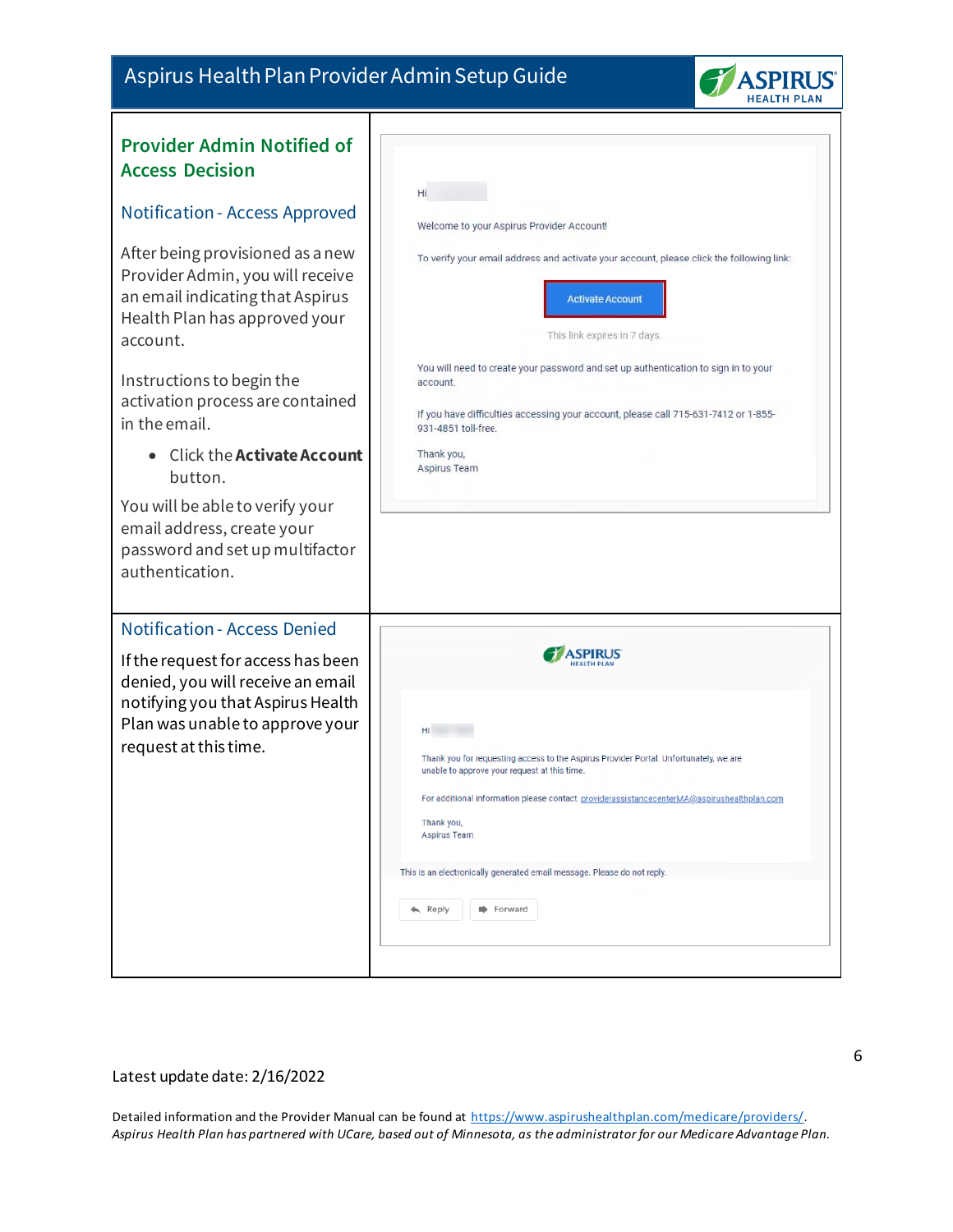

### <span id="page-6-0"></span>**New User Multifactor Authentication (MFA) Set** Create a New Password

<span id="page-6-1"></span>After clicking the **Activate Account**button from the approval email, a browser window opens in which you wi be able to create your Aspirus Provider account. On the scree that displays, set up a new password according to the requirements for creating you Aspirus Health Plan Provider account.

- **Enter a new password**
- **Reenter the new password**

| Welcome to aspirus-provider,<br>Create your aspirus-provider account |
|----------------------------------------------------------------------|
| Enter new password                                                   |
| Password requirements:                                               |
| · At least 8 characters                                              |
| · A lowercase letter                                                 |
| · An uppercase letter                                                |
| · A number                                                           |
| · No parts of your username                                          |
| · Your password cannot be any of your last 4 passwords               |
| Repeat new password                                                  |
|                                                                      |
|                                                                      |
|                                                                      |
|                                                                      |
|                                                                      |
| Create My Account                                                    |
|                                                                      |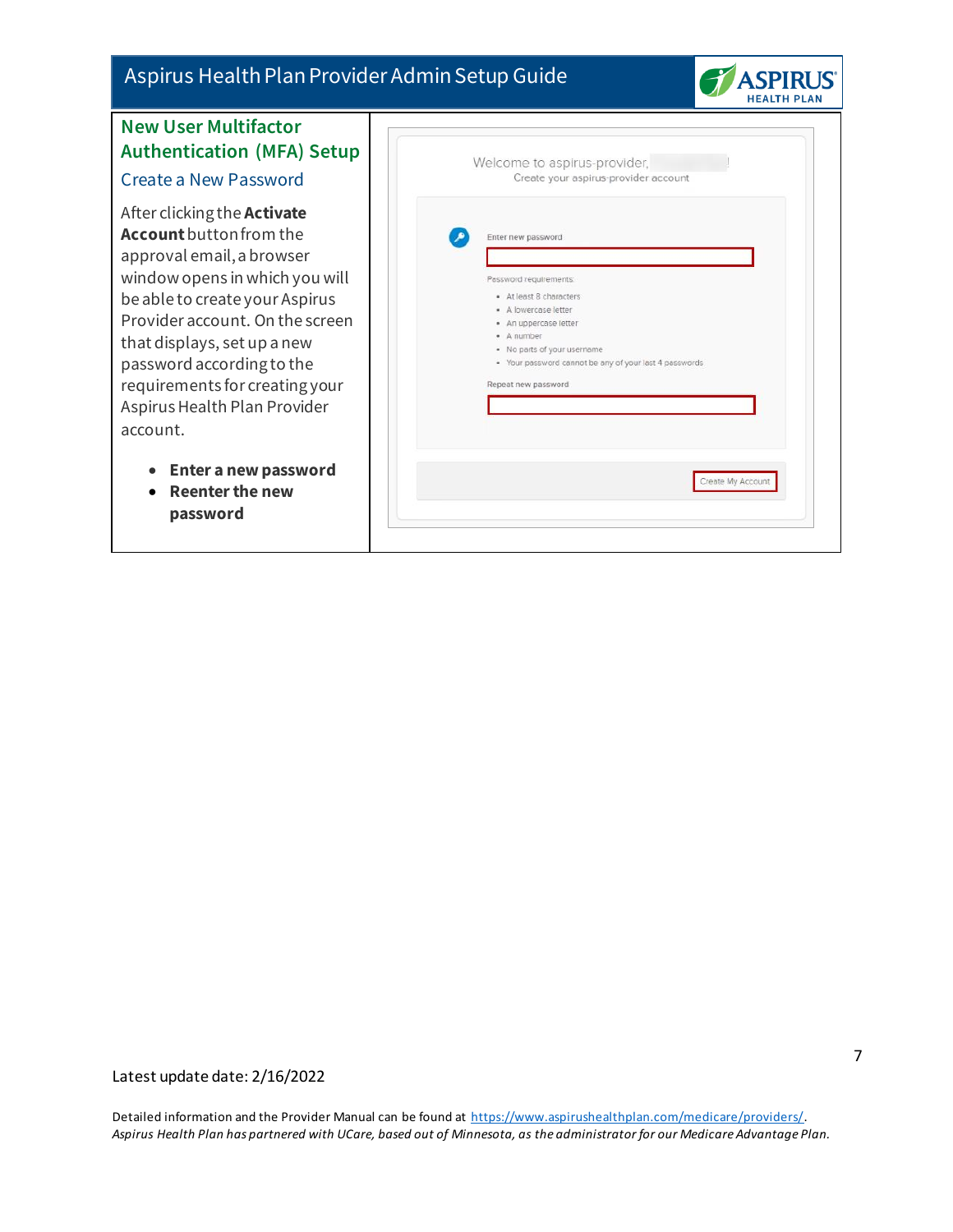

<span id="page-7-1"></span><span id="page-7-0"></span>

Latest update date: 2/16/2022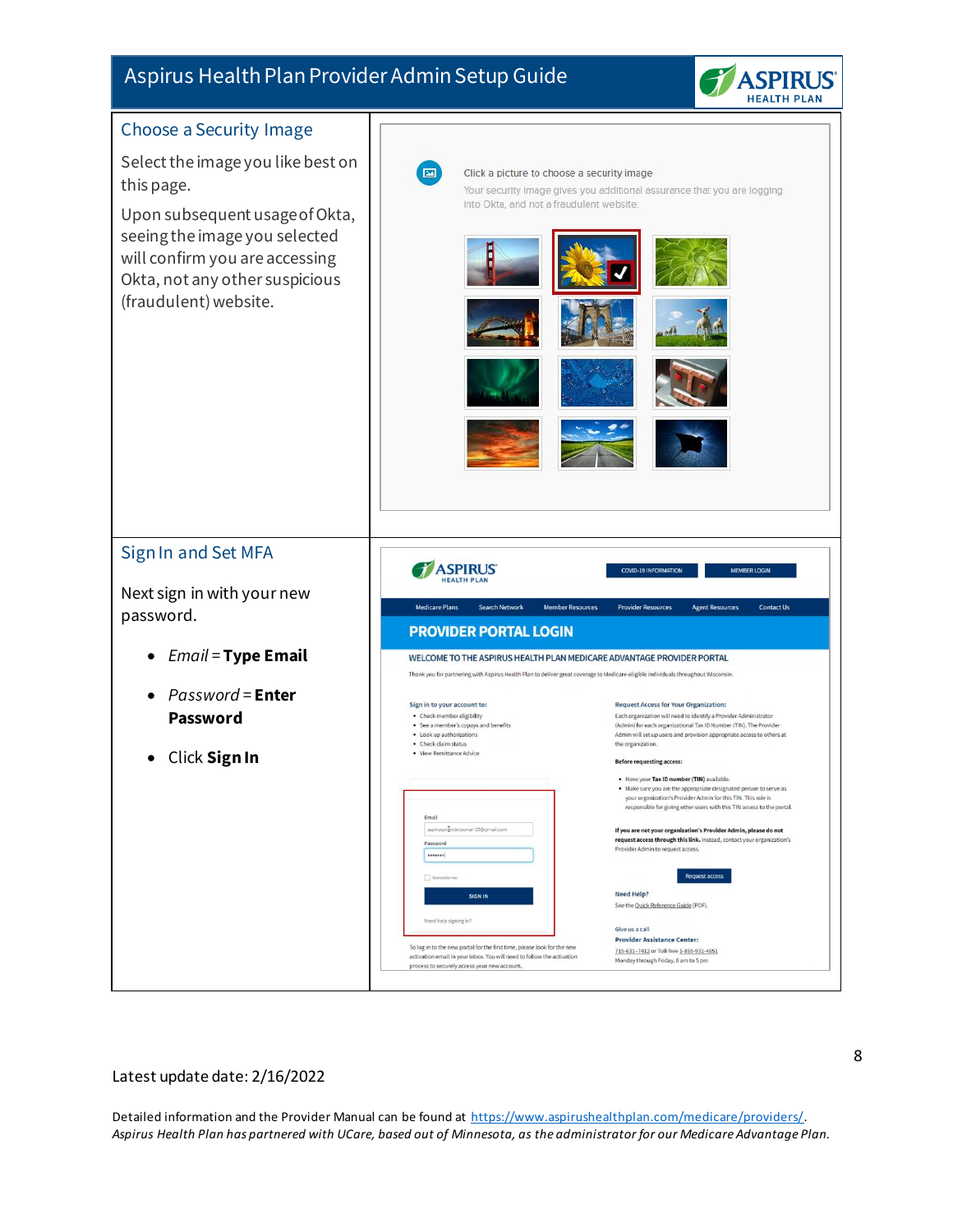

A new page displays, on which you will set up your MFA.

Doing this enables another layer of security when signing into your account with Aspirus Health Plan.

There are four choices for MFA. Choices are:

- *Okta Verify* = a push notification sent to an app on your phone
- *Google Authenticator* = a single-use code sent to an app on your phone
- *SMS Authentication* = a single-use code sent as a text message to your phone
- *Voice Call Authentication* = voice instructions to authenticate given by phone call

Each option will provide onscreen instruction for set up.

In this example, the selection shown is *OKTA Verify.*

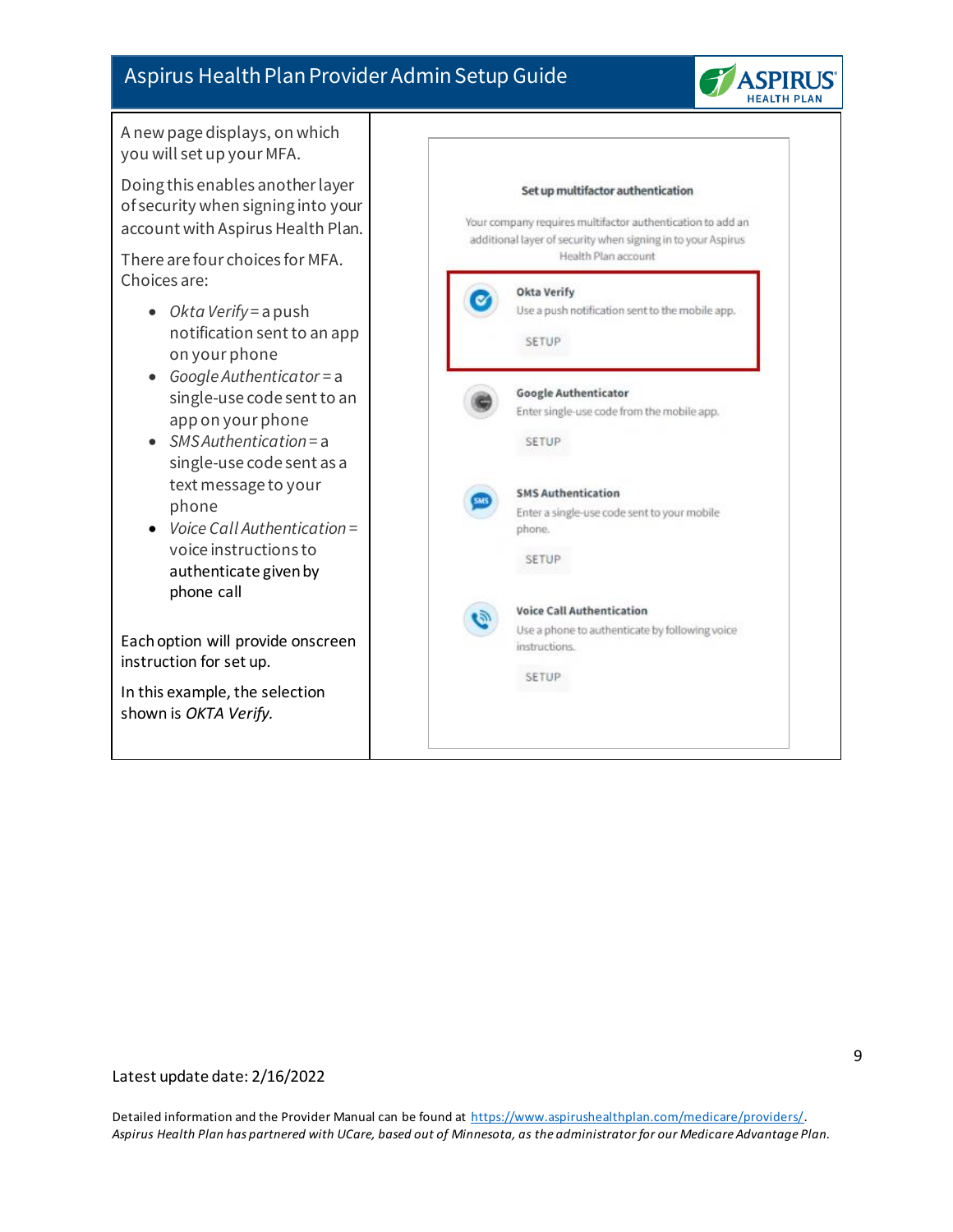

<span id="page-9-0"></span>